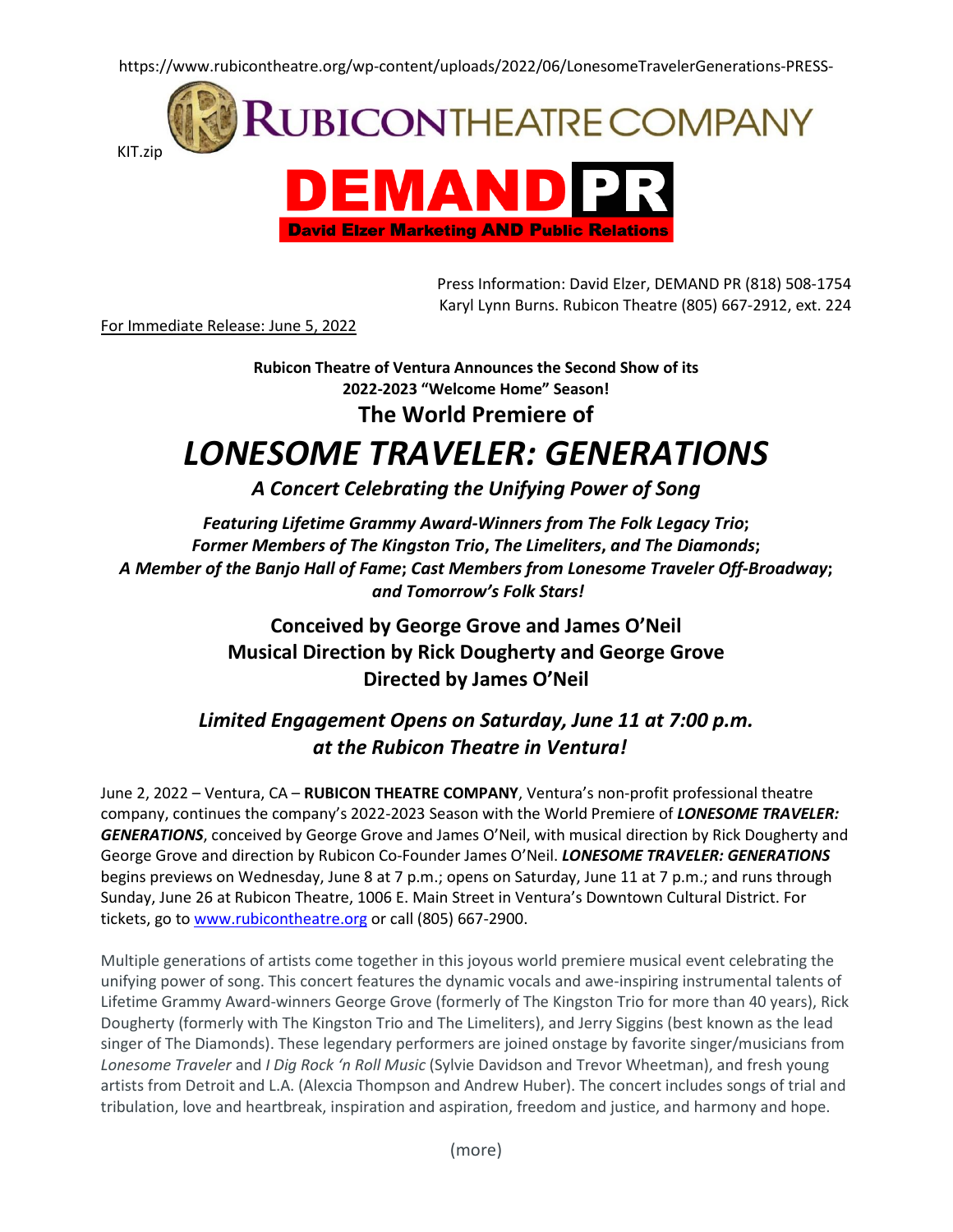#### *LONESOME TRAVELER –* **ORIGINS**

The original theatrical incarnation of *Lonesome* Traveler, subtitled *A Journey Down the Rivers and Streams of American Folk*, premiered at Rubicon Theatre Company in April of 2011. The production was conceived and directed by Rubicon's Artistic Director James O'Neil, whose father instilled in him a passion for folk music. O'Neil's father (also James), was an émigré from the Midwest who journeyed to California during the Dust Bowl after the Great Depression.) Although non-linear, the production took audiences on *A Journey Down the Rivers and Streams of American Folk* music – from the back porches of Appalachia to churches, meeting halls and rallies, to the television studios of Hollywood, to the nightclubs of New York and San Francisco. The story began with the character of John Lomax recording songs for the Smithsonian and ended in 1965 with Bob Dylan picked up the electric guitar at Newport.

With his Co-Creator Dan Wheetman (Tony nominee for *Ain't Nothin' But the Blues*), O'Neil went to indie clubs, called music writers and traveled the nation to find a young cast to portray the creators of folk and the folk revival at early moments in their careers, among them Pete Seeger, Woody Guthrie, Leadbelly, Odetta, Cisco Houston, The Carter Family, The Almanacs Singers, The Limeliters, Gordon Lightfoot, Ian and Sylvia, The Kingston Trio, and Peter, Paul and Mary.

The show broke box office records at Rubicon, moved to Laguna Playhouse, returned to Rubicon for an encore run and was produced Off-Broadway for a successful run at 59E59 Theatres. Through the course of the runs in California and New York, many of the artists portrayed as characters and their families came to see the show. Friendships formed and new collaborations began to blossom.

Wheetman's son Trevor, a multi-instrumentalist and singer/songwriter, appeared in the original production and has continued to create music, direct and appear in shows at Rubicon. Trevor and Sylvie Davidson, another talented cast member, met at the first rehearsal and have since written and performed together, toured, married and become parents. Both return to Rubicon (with one-year-old baby Bucky in tow) in this current incarnation. George Grove, a member of the Banjo Hall of Fame and then of The Kingston Trio, saw the show and then signed on to create arrangements for *Lonesome Traveler*. Peter Yarrow of Peter, Paul and Mary surprised the cast by jumping into the New York production one evening and later was the heart and sould of the show's national tour. Noel Paul Stookey (Paul of Peter, Paul and Mary) performed two solo concerts on the Rubicon stage and curated a "Music for Changing Times" weeklong festival of music at Rubicon in partnership with Music to Life, a non-profit organization harnessing the power of music to inspire social change under the direction of Noel's daughter Elizabeth Stooke Sunde. When George Grove, Rick Dougherty and Jerry Siggins formed The Folk Legacy Trio, they invited Rubicon's James O'Neil to direct and had their debut performance on the Rubicon stage in Ventura.

Says Rubicon Artistic Director Karyl Lynn Burns, "Folk music is alive and well at Rubicon. It continues to be a multi-generational family affair and an important part of the Rubicon ethos. We are thrilled to be creating a new version that we hope will bring children, parents and grandparents together to share songs that have been a part of their life stories. When people lift their voices together, it brings then closer together."

"In this time of division in the world," continues Burns, "we cling to the words of Pete Seeger:

'Can we begin to make our lives once more all of a piece? Finding the right songs and singing them over and over is a way to start. And when one person taps out a beat while another leads into the melody; or when three people discover a harmony they never knew existed; or a crowd joins in on a chorus as though to raise the ceiling a few feet higher;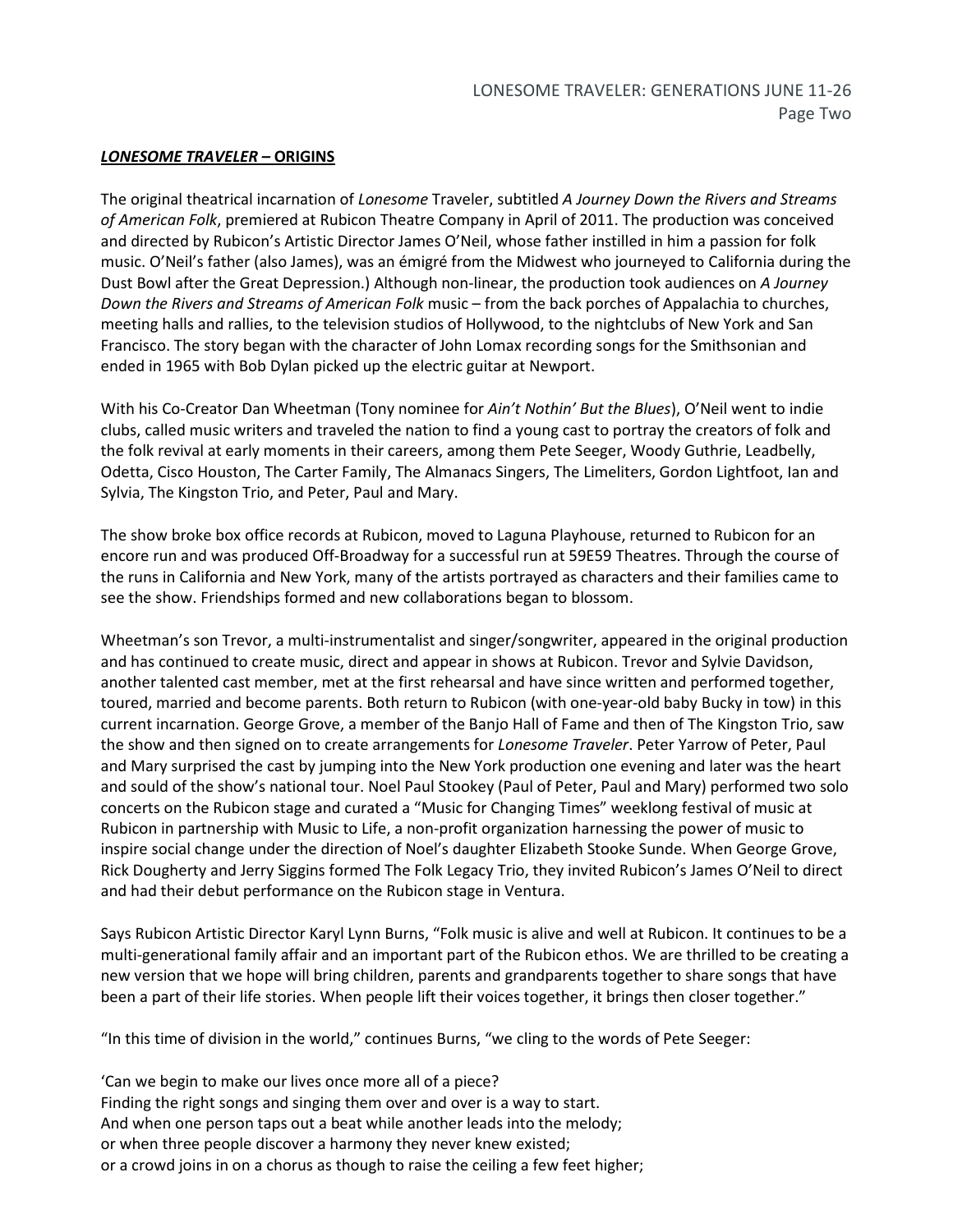#### **MORE ON** *LONESOME TRAVELER: GENERATIONS*

The current concert which opens June 11 includes songs such as "There's a Meeting Here Tonight," "Sweeter Than Wine," "Mountain Thyme," "MTA," "City of New Orleans," "Early Morning Rain" "Teach Your Children," "Country Roads," "California Dareamin'," "Will the Circle Be Unbroken," Phil Ochs "Power and Glory" coupled with John Legend's "Glory," original songs by Trevor & Sylvie and a song recently written by Noel Paul Stookey entitled "Standing on the Shoulders."

Says Creator James O'Neil, "Audiences will hear some of their favorite folk songs in the styles of each of the generations represented in the cast. Part of the fun of this concert is that we get a sense of how a song can morph and change through time. Folk songs are both timeless and firmly rooted in the circumstances of the time in which they are performed."

#### **ABOUT THE** *LONESOME TRAVELER: GENERATIONS* **ARTISTS**

**GEORGE GROVE** is a Lifetime Grammy Award-Winner and a member of the Banjo Hall of Fame. He spent forty-one years in The Kingston Trio, joining in 1976 playing banjo and guitar and singing. With a Master of Music degree in Composition, the creation of orchestral scores fell to him, and the Trio consequently performed Pops Concerts with most of the major symphony orchestras in America. Prior to joining The Kingston Trio, Grove performed with and was mentored by Roy Acuff, Jerry Reed, Chet Atkins, Billy Edd Wheeler, Johnny Cash and a host of others. Grove's early musical life began with the piano and trumpet with an undergraduate degree from Wake Forest University, followed by a stint in the Army which included playing in the Army Band of Fort Monroe, VA. After the Army and prior to moving to Nashville, he drove around the country as a soloist, singing the songs of the great Folk Era, the perfect preparation for his current association with Rick Dougherty and Jerry Siggins as The Folk Legacy Trio.

**RICK DOUGHERTY**, a Lifetime Grammy Award-Winner and former member of The Kingston Trio and The Limeliters, has had a wide-ranging career in music. He performed solo throughout the West, developing a versatile finger-style guitar technique to accompany himself as a performer of folk, standards and jazz. He graduated from Sonoma State University with honors and subsequently directed nearly 40 operas while writing arrangements for two a cappella groups. In 1990, first joined The Limeliters, performing with the group until 2003 when he left to sing with Glenn Yarbrough as part of the "This Land Is Your Land" folk tour. At the end of the tour, Dougherty was invited to join The Kingston Trio with whom he performed nationwide until late 2017. He is currently teamed with his favorite banjo player George Grove and Jerry Siggins of The Diamonds in the new group The Folk Legacy Trio, continuing and deepening his connection to the music that he has sung for so long. Dougherty has received excellent reviews for his recently published guitar manual "Sounding Good on One Guitar," and is working on a new CD.

**JERRY SIGGINS** has been the lead singer of the '50s group The Diamonds for the past 27 years. In the '80s, Siggins formed and played in an Irish band in many venues in Southern California for nearly a decade. Jerry was a mainstay at Disneyland,Walt Disney World and Tokyo Disneyland both as a solo performer and as part of a quartet "The Dapper Dans." Prior to his singing career, he also worked as an actor/singer appearing on "The Tonight Show, "Tony Orlando & Dawn," – even an episode of "The Love Boat."

**SYLVIE DAVIDSON** is a member of the original *Lonesome Traveler* cast and has appeared in numerous shows and concerts at the Rubicon, including *The Man Who Shot Liberty Valance*, *King Lear*, and *I Dig Rock*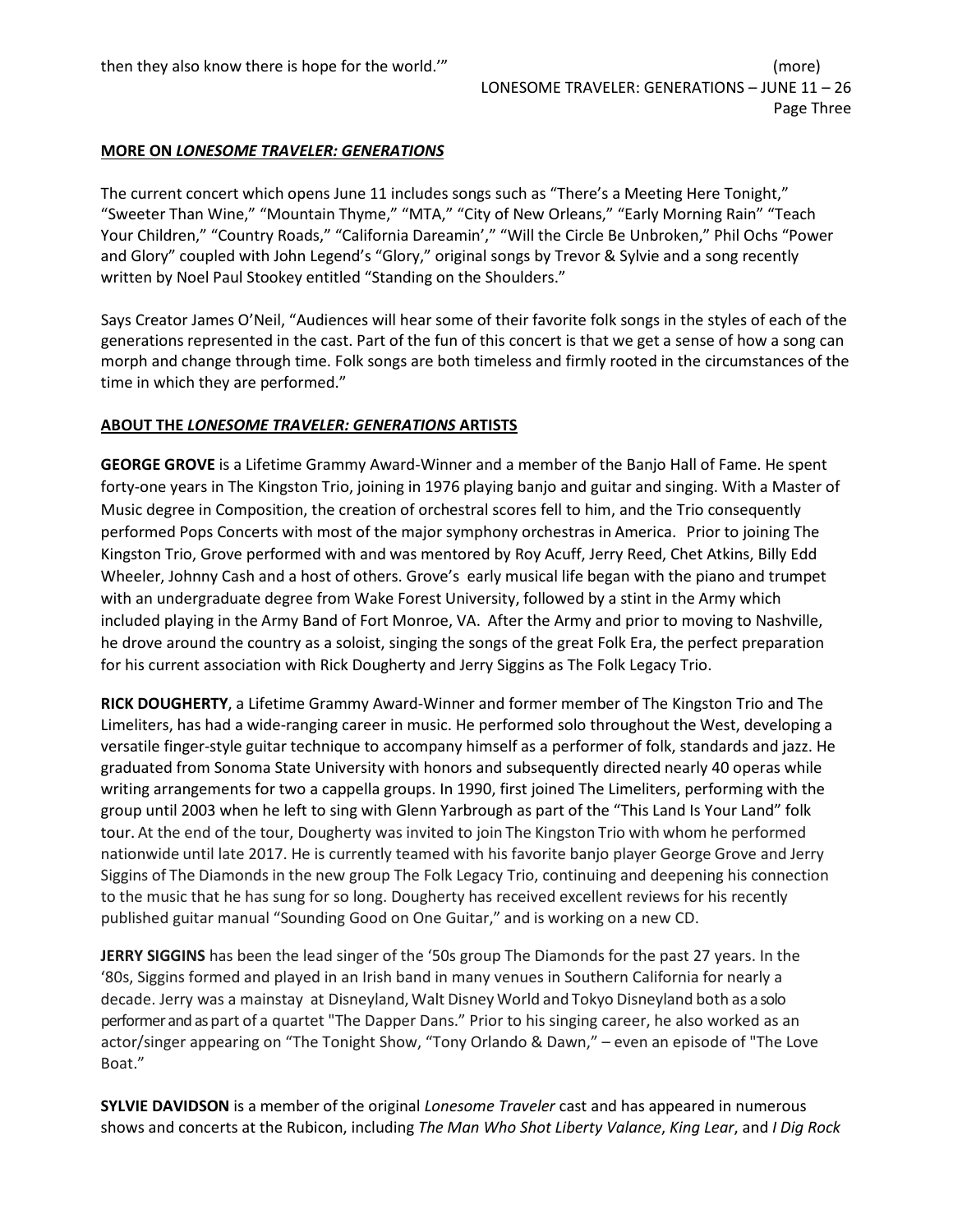(more)

# LONESOME TRAVELER: GENERATIONS JUNE 11-26 Page Four

*and Roll Music*. Most recently, Sylvie acted, played, and sang as a company member at the American Shakespeare Center in Staunton, VA. Other credits include Abigail in ACT Theatre's production of *The Crucible* and Inez in the Alliance Theatre's World Premiere musical *Troubadour*. Sylvie performs original music with her husband Trevor, whom she met eleven years ago at the first rehearsal of *Lonesome Traveler.* They recently celebrated the first birthday of their son, Bucky.

**ANDREW HUBER** returns to Rubicon having played Cookie in the company's production of *Return to the Forbidden Planet*. Other favorite theatre credits include Man in *Man Covets Bird* at 24<sup>th</sup> Street Theatre, Will in *Big Fish* at Musical Theatre West, Kristoff in *Frozen Live at the Hyperion* at Disney's California Adventure, and Andrei in *Once* for 3-D Theatricals. He frequently performs throughout Southern California as the frontman of L.A.'s premiere rock band The Oil Barons. Huber holds a B.F.A. in Theatre Performance from Hofstra University.

**ALEXCIA THOMPSON** holds a B.F.A in Theatre from Howard University. Favorite credits include Anita in Jelly's Last Jam at Theatre Latte' Da *Latte Da*, *Jelly's Last Jam* (Anita) She was an apprentice at Children's theatre company from 2018-2019 where credits included *Last Stop on Market Street, The Biggest Little House in the Forest, How the Grinch Stole Christmas,* and *Matilda.* At Yellow Street Theatre, she appeared in *The Curious Incident of the Dog in the Night-Time*. At Sweet Tea Shakespeare, she appeared in *The Tempest.* 

**TREVOR WHEETMAN** was in the original *Lonesome Traveler* 11 years ago where he first met his now wife Sylvie Davidson. *Lonesome Traveler: Generations* marks Wheetman's 10<sup>th</sup> appearance with the company, having previously been a part of shows including *The Man Who Shot Liberty Valance, A Christmas Carol, Return to The Forbidden Planet* and *I Dig Rock and Roll Music.* He has lived and traveled all over from Seattle to Nashville and performed with his wife and partner as Trevor & Sylvie. They released their debut album "Time is Free" in 2018 and are putting the finishing touches on their follow up album due out by Christmas.

### **ABOUT THE CREATIVE TEAM**

**JAMES O'NEIL (Director/Co-Creator)** is the Author/ Director of *Lonesome Traveler: A Journey Down the Rivers and Streams of American Folk*, which premiered at Rubicon more than a decade ago as a coproduction with Laguna Playhouse and then moved Off-Broadway, where it received Drama Desk and Outer Critic's Circle nominations. A concert version of the production toured with special guest Peter Yarrow and will go out again next season. Jim's other Rubicon directing credits include I *Dig Rock and Roll Music* (which also ran at the Laguna Playhouse); *King Lear* starring George Ball; *My Fair Lady* starring Kimberly Hessler and Joseph Fuqua; *Man of La Mancha* starring George Ball, Jamie Torcellini, Jennifer Shelton and Randall Keith; *Fiddler on the Roof* starring Jay Brazeau and Eileen Barnett and featuring violin virtuoso Nuvi Mehta as The Fiddler (Indy Award); *Jesus Christ Superstar* starring Ted Neeley and Carl Anderson; the World Premiere of *The Spin Cycle* by David Rambo; *A Delicate Balance* starring Susan Clark, Granville Van Dusen, Bonnie Franklin and Amanda McBroom; *The Diary of Anne Frank* starring Lauren Patten, Bruce Weitz and Alison Brie (Indy Award); *The Night of the Iguana* starring Stephanie Zimbalist and Efrem Zimbalist, Jr.; *A Streetcar Named Desire* starring Linda Purl, Tom Astor, and Eric Lange (Indy Award); *Driving Miss Daisy*  starring Michael Learned (NAACP Award - Best Direction of a Play); *All My Sons* (L.A. Ovation Award - Best Production of a Play); *Sylvia* starring Kristi Lynes and Joe Spano; and *Gem of the Ocean* starring Lillias White, Tony Haney and Chris Butler. Under Jim's artistic leadership, Rubicon accepted the 2011-12 New York Drama Desk Award for *The Best is Yet to Come: The Music of Cy Coleman*, conceived and directed by David Zippel and starring Lillias White, Billy Stritch, Howard McGillin, David Burnham, Rachel York and Sally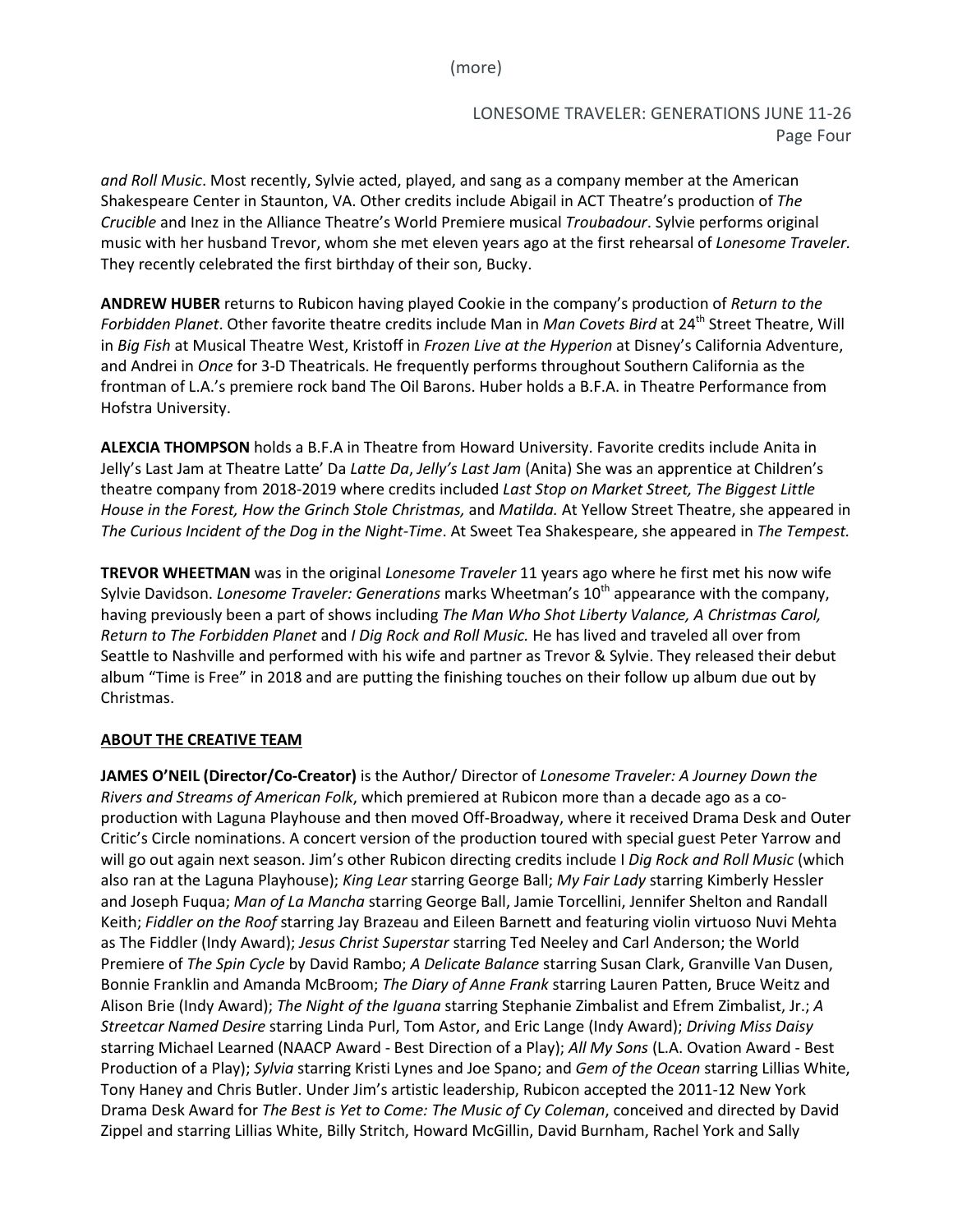(more)

LONESOME TRAVELER: GENERATIONS JUNE 11-26 Page Five

Mayes. Other directing credits include *The Lion in Winter*, *The Petrified Fores*t, *Inherit the Wind* and regional premieres of *A Coupla' White Chicks Sitting Around Talking*, and *The Mystery of Edwin Drood* starring Barry Dennen. While on staff at Landmark Entertainment Group, Jim directed a multi-million-dollar animatronics/special effects show in Japan, supervising all aspects of production and creative direction for themed attractions in Sanrio's Harmonyland. Jim's acting credits include the title role in *Clarence Darrow*, Dr. Prospero *in Return to the Forbidden Planet* (a role he also played at the American Heartland Theatre), Claudius in *Hamlet*, the Stage Manager in *Our Town*, Michael in *Dancing at Lughnasa*, and multiple roles in *The Turn of the Screw*. He appeared for two years as Pontius Pilate in the National Tour of *Jesus Christ Superstar* starring Ted Neeley, Carl Anderson and Irene Cara. Regional credits include John Adams in *1776*, The Duke/Dr. Carrasco in *Man of La Mancha*, and Adam in the first workshop of Dale Wasserman's *Western Star*. Jim may be heard singing the title role in "Quasimodo: Prince of Fools" and as Tsar Nicholas II in "Rasputin," both concept albums of shows written by Michael Rapp.

The design team for *LONESOME TRAVELER: GENERATIONS* includes Set Designer **FRANK BOWLES**, Lighting and Projections Designer **BRIAN GALE**, Sound Designer **DANNY FIANDACA**. **JACQUELINE HOLM** is Production Stage Manager.

#### **SCHEDULE AND PRICING**

*LONESOME TRAVELER: GENERATIONS* previews on Wednesday, June 8 and Thursday, June 9 at 7:00 p.m.; Friday, June 10 at 8:00 p.m., and opens Saturday, June 11 at 8:00 p.m., continuing through Sunday, June 26. Performances are Wednesdays at 2:00 p.m., Wednesdays at 7:00 p.m. (followed by a talkback), Thursdays at 7:00 p.m.; Fridays at 8:00 p.m.; Saturdays at 2:00 p.m. and 8:00 p.m. and Sundays at 2:00 p.m.

Ticket prices range from \$30.00- \$69.50.

To purchase tickets for *LONESOME TRAVELER: GENERATIONS* or discounted tickets for the company's four or five-show 2022-2023 Season, entitled "Welcome Home," call the Rubicon at (805) 667-2900 or visit [www.rubicontheatre.org.](http://www.rubicontheatre.org/) Rubicon Guest Services is located at 1006 E. Main Street (Laurel entrance) and is open from Noon to 6:00 p.m. Mondays through Saturdays, and Sundays of show weeks.

Season tickets include special savings, guaranteed seating, ticket insurance, free exchanges (with 72 hours' notice), and advance notice of special events. Flex passes are also available at a savings.

---###---

#### **About Rubicon Theatre Company**

Rubicon Theatre Company has been described as "the rising star in the Southern California cultural constellation." The not-for-profit professional regional has reached more than 500,000 attendees and participants and 48,000 students. Rubicon serves area residents and visitors with innovative productions of classic and contemporary plays, as well as a wide array of educational programs and events. Acclaimed by critics and industry professionals, the company has received the L.A. Drama Critics Margaret Harford Special Award for "Sustained Excellence," Drama Desk Awards for the Off-Broadway production of *The Best is Yet To Come* and *Daddy Long Legs*, has won more than 20 Ovation Awards from the L.A. Stage Alliance, NAACP and Indy Awards.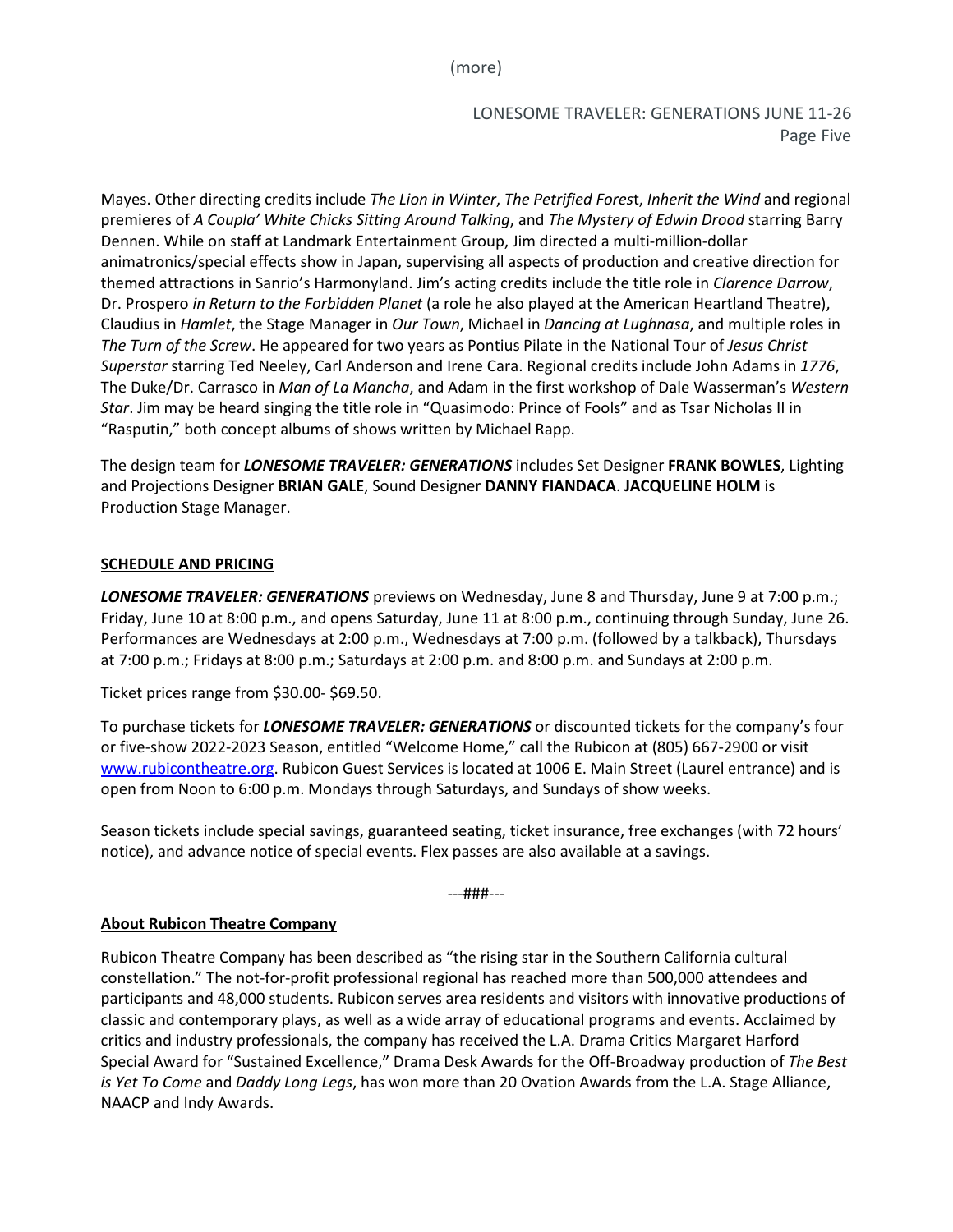(more)

# LONESOME TRAVELER: GENERATIONS JUNE 11-26 Page Six

Just prior to the pandemic, Rubicon transferred three shows to New York (*Wiesenthal* – Outer Critics Circle and Drama Desk Award nominations; *Lonesome Traveler* – Outer Critics Circle and Drama Desk Award nominations; and *Daddy Long Legs* (Drama Desk Award). Rubicon has welcomed a steady stream of highprofile national and international actors and directors, including Bruno and Odiseo Birchir, Susan Clark, Dana Delaney, Conchata Ferrell, Bonnie Franklin, Harold Gould, Joel Grey, Larry Hagman, Bill Irwin, Stacy Keach, Jack Lemmon, Amanda McBroom, Ted Neeley, Paul Provenza, Linda Purl, Rondi Reed, John Ritter, Joe Spano, Bruce Weitz, Lillias White and others. Company members are George Ball, Joseph Fuqua and Jenny Sullivan.

Based in Ventura's Downtown Cultural District, just blocks from the Pacific Ocean, Rubicon resides in a 185 seat historic church built in the 1920s. In this renovated historic landmark, audience members are never further than 10 rows from the stage on the main floor. (The balcony, which seats twenty, is available for private parties or corporate groups.)

True to the company's name and the vision of artistic directors Karyl Lynn Burns and James O'Neil, Rubicon has created an environment where commitment and risk are encouraged, and where artists are nurtured and respected.

As a result, the company has gained a reputation for invigorating interpretations of the classics and for supporting the development of new works. Rubicon presents at least one World Premiere each season, as well as readings of works-in-progress.

Deeply rooted in the region it serves, Rubicon offers extensive outreach programs, including daytime matinees for high school students, after-school and weekend programs for at-risk youth, and summer musical theatre, drama and technical camps.

A board of directors of prominent social and civic leaders governs Rubicon under the leadership of Doug Halter. The company is also supported by an advisory group of regional ambassadors and a volunteer auxiliary.

For more information about Rubicon Theatre Company, or to purchase tickets, call (805) 667-2900 or go to [www.rubicontheatre.org.](http://www.rubicontheatre.org/) The theatre is located at 1006 E. Main Street in Ventura's Downtown Cultural District.

**---###---**

NOTE TO EDITORS: Additional photos are currently available under Media on the Rubicon Theatre website. Interviews are available with actor and director/creator James O'Neil and the musical artists. To schedule interviews, please contact Publicist David Elzer at (818) 508-1754 [davidelzer@me.com](mailto:davidelzer@me.com) or Karyl Lynn Burns at (805) 667-2912, x 224.